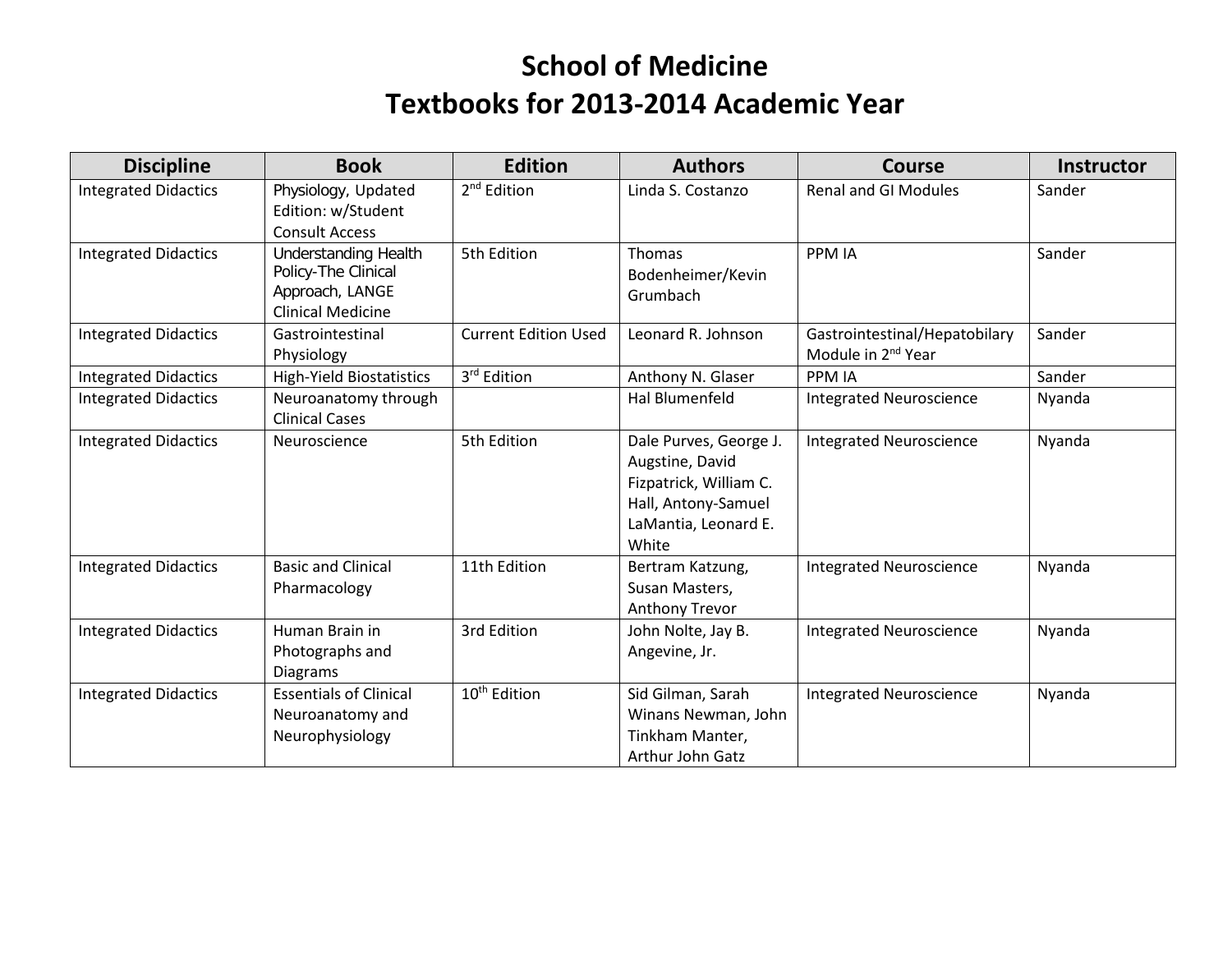| <b>Discipline</b>           | <b>Book</b>                                                                             | <b>Edition</b>          | <b>Authors</b>                                                                  | <b>Course</b>                                        | <b>Instructor</b> |
|-----------------------------|-----------------------------------------------------------------------------------------|-------------------------|---------------------------------------------------------------------------------|------------------------------------------------------|-------------------|
| <b>Integrated Didactics</b> | American Psychiatric<br>Publishing Textbook of<br>Psychiatry: Textbook of<br>Psychiatry | 5 <sup>th</sup> Edition | Robert E. Hales, Stuart<br>C. Yudofsky, Glen O.<br>Gabard                       | <b>Integrated Neuroscience</b>                       | Nyanda            |
| <b>Integrated Didactics</b> | The essentials of<br><b>Respiratory Physiology</b>                                      | 8 <sup>th</sup> Edition | Lippincott Williams &<br>Wilkins                                                | Respiratory (Sophomore)                              | Bhattacharyya     |
| <b>Integrated Didactics</b> | Cardiovascular<br>Physiology                                                            | 9 <sup>th</sup> Edition | Mosby's Physiology<br>Monograph - Matthew<br>N Levy, Achilles<br>Pappano        | Cardiovascular Physiology<br>(Sophomore)             | Bhattacharyya     |
| <b>Integrated Didactics</b> | <b>Medical Physiology</b>                                                               |                         | Rodney A. Rhoades,<br>George A. Tanner                                          | Cardiovascular/Respiratory<br>Physiology (Sophomore) | Bhattarcharyya    |
| <b>Integrated Didactics</b> | <b>Genetics in Medicine</b>                                                             | 7 <sup>th</sup> Edition | Robert Nussbaum,<br>Roderick R. McInnes,<br>Huttington F. Willard               | Genetics                                             | Freund            |
| <b>Integrated Didactics</b> | <b>Clinically Oriented</b><br>Anatomy<br>(Lippincott, Williams and<br>Wilkins)          | 7 <sup>th</sup> Edition | Keith L. Moore, Arthur<br>F. Dalley, Anne M. R.<br>Agur                         | Gross Anatomy & Embryology                           | Jackson           |
| <b>Integrated Didactics</b> | Atlas of Human Anatomy<br>(Saunders-Elsevier) 2010                                      | 5 <sup>th</sup> Edition | Frank H. Netter                                                                 | Gross Anatomy & Embryology                           | Jackson           |
| <b>Integrated Didactics</b> | Pre-Test: Anatomy,<br>Histology, and Cell<br>Biology<br>(McGraw-Hill)                   | 4 <sup>th</sup> Edition | George C. Enders                                                                | Gross Anatomy & Embryology                           | Jackson           |
| <b>Integrated Didactics</b> | Pathologic Basis of<br><b>Disease</b>                                                   | 8 <sup>th</sup> Edition | Richard Mitchell, Vinay<br>Kumar, Nelson Fausto,<br>Abul K. Abbas, Jon<br>Aster | <b>Gastrointestinal System</b>                       | <b>Breaux</b>     |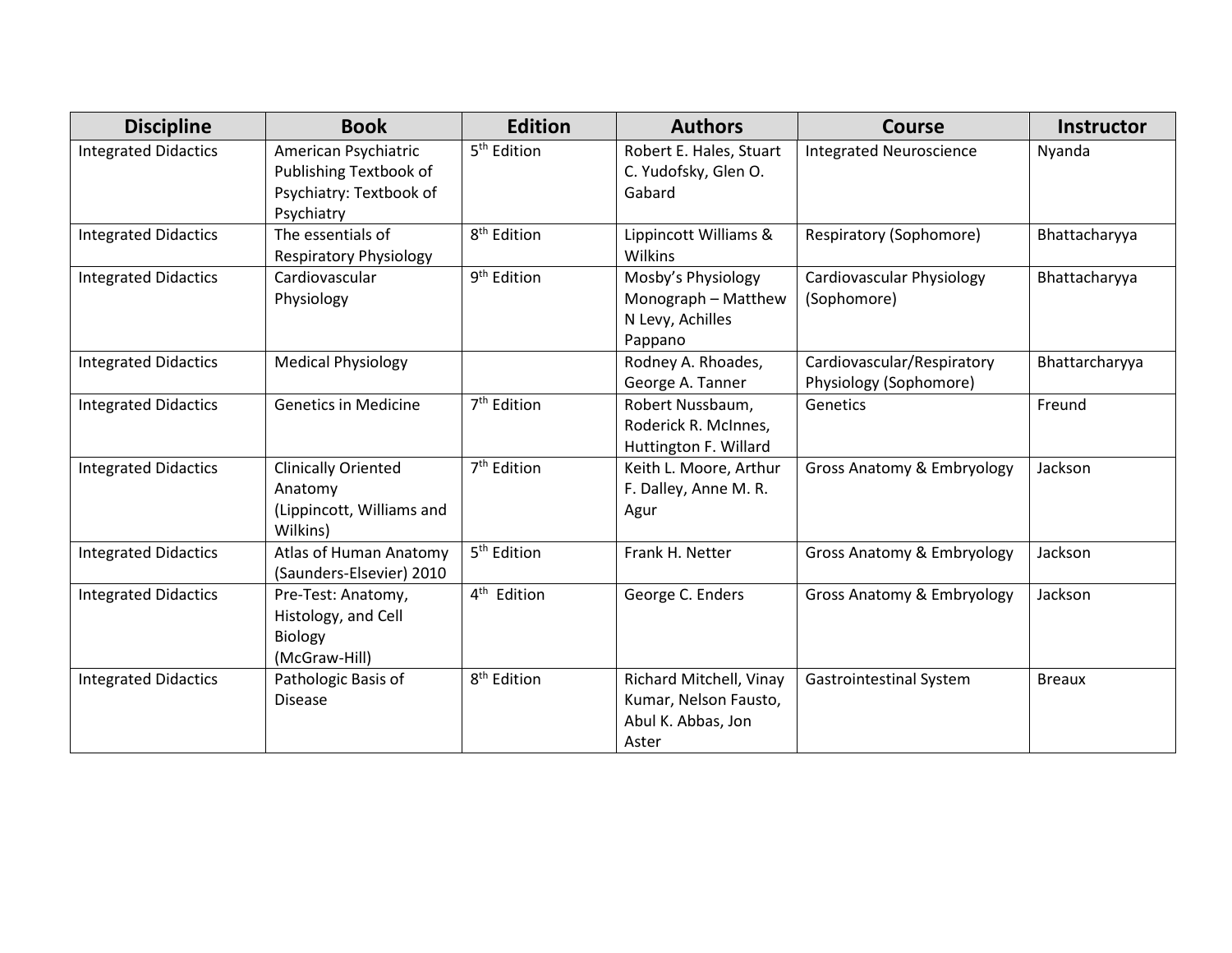| <b>Discipline</b>           | <b>Book</b>                     | <b>Edition</b>           | <b>Authors</b>          | Course                        | Instructor    |
|-----------------------------|---------------------------------|--------------------------|-------------------------|-------------------------------|---------------|
| <b>Integrated Didactics</b> | Physiology                      | $4^{\text{th}}$          | Linda S. Costanzo       | FHDT (also used in Renal & GI | DeRiemer      |
|                             |                                 |                          |                         | modules)                      | (Sander)      |
| <b>Integrated Didactics</b> | Wheater's Functional            | 5 <sup>th</sup> Edition  | Barbara Young, Alan     | MAPS Cell Biology (also used  | DeRiemer      |
|                             | Histology: A Text and           |                          | Stevens, John W.        | in FHDT and sophomore         | (Ogunkua)     |
|                             | <b>Colour Atlas</b>             |                          | Heath, Philip J. Deakin | modules)                      |               |
| <b>Integrated Didactics</b> | Langman's Essential             | 12 <sup>th</sup> Edition | T. W. Sadler            | Gross Anatomy & Embryology    | DeRiemer      |
|                             | <b>Medical Embryology</b>       |                          |                         |                               |               |
| <b>Integrated Didactics</b> | <b>Primary Care Geriatrics:</b> | 5 <sup>th</sup> Edition  | Ham, Sloane,            | <b>GDA</b>                    | DeRiemer      |
|                             | A case based approach           |                          | Warshaw, Bernard &      |                               |               |
|                             |                                 |                          | Flaherty                |                               |               |
| <b>Integrated Didactics</b> | Essentials of<br>Nelson's       | 6th Edition              | Robert M. Kliegmann,    | GDA (also in Pediatric        | DeRiemer      |
|                             | Pediatrics                      |                          | Richard E. Behrman      | clerkship)                    | (Tropez-Sims) |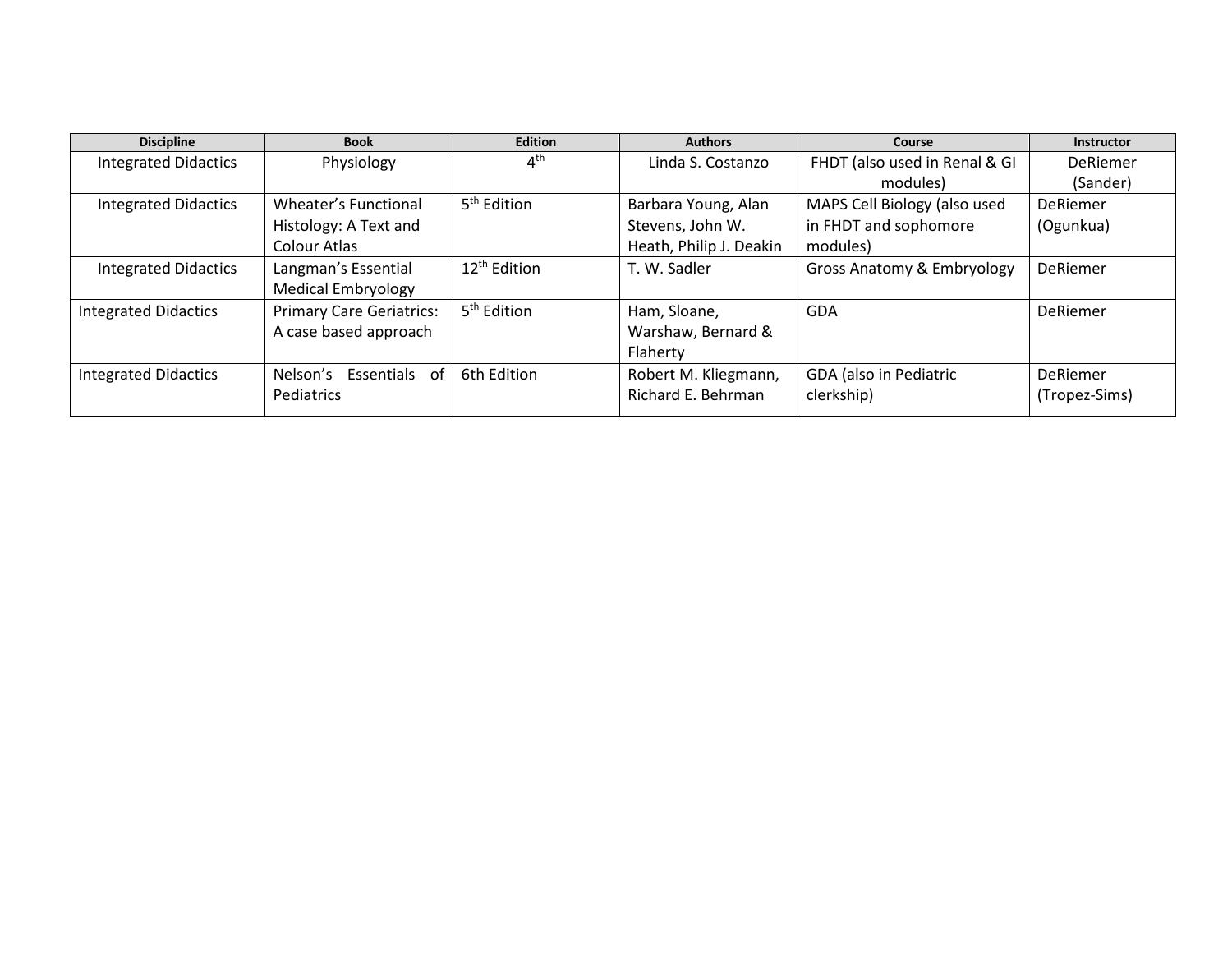| <b>Discipline</b>           | <b>Book</b>                 | <b>Edition</b>          | <b>Authors</b>         | <b>Course</b>              | <b>Instructor</b> |
|-----------------------------|-----------------------------|-------------------------|------------------------|----------------------------|-------------------|
|                             |                             |                         |                        |                            |                   |
| <b>Integrated Didactics</b> | <b>Basic Medical</b>        | 4 <sup>th</sup> Edition | Michael Lieberman,     | Molecular/Cell Biology     | Atta              |
|                             | Biochemistry: A clinical    |                         | Allan D. Marks         | and Genetics               |                   |
|                             | Approach                    |                         |                        |                            |                   |
| <b>Integrated Didactics</b> | Clinical Studies in         | 3rd Edition             | Robert H. Glew,        | Molecular/Cell Biology     | Atta              |
|                             | <b>Medical Biochemistry</b> |                         | Miriam D. Rosenthal    | and Genetics               |                   |
|                             | Lippincott's Illustrated    | 1 <sup>st</sup> Edition | Michael A. Lieberman,  | Molecular/Cell Biology     | Atta              |
|                             | Q&A Review of               |                         | <b>Rick Ricer</b>      | and Genetics               |                   |
|                             | Biochemistry                |                         |                        |                            |                   |
| <b>Integrated Didactics</b> | <b>Genetics in Medicine</b> | Kindle edition          | Robert                 | Molecular/Cell Biology     | Atta              |
|                             |                             | Thompson &              | Nussbaum, Roderick R.  | and Genetics               |                   |
|                             |                             | Thompson                | McInnes, Hutington E.  |                            |                   |
|                             |                             |                         | Willard                |                            |                   |
| <b>Integrated Didactics</b> | Wheater's Functional        | 5 <sup>th</sup> Edition | Barbara Young, James   | Molecular/Cell Biology     | Atta              |
|                             | Histology                   |                         | S. Lowe, Alan Stevens, | and Genetics               |                   |
|                             |                             |                         | John W. Heath, Philip  |                            |                   |
|                             |                             |                         | J. Deakin              |                            |                   |
| <b>Family Medicine</b>      | <b>Essentials of Family</b> | 6 <sup>th</sup> Edition | Philip D. Sloane, Lisa | FMI-501 - Junior Clerkship | Zoorob            |
|                             | Medicine                    |                         | M. Slatt, Mark H.      |                            |                   |
|                             |                             |                         | Ebell, Mindy A. Smith  |                            |                   |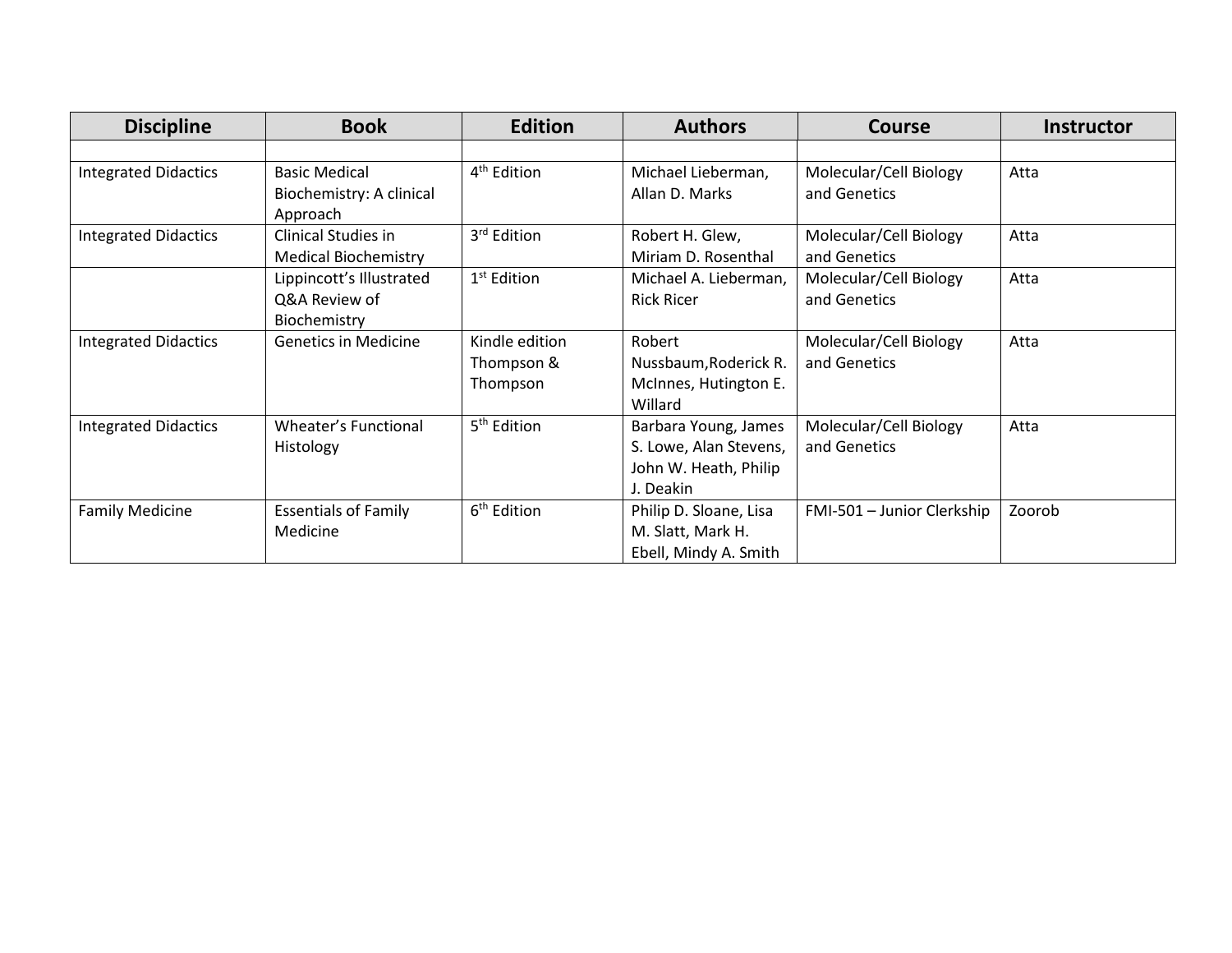| <b>Discipline</b>        | <b>Book</b>                                                                                                            | <b>Edition</b>          | <b>Authors</b>                                                                                | <b>Course</b>                                           | <b>Instructor</b> |
|--------------------------|------------------------------------------------------------------------------------------------------------------------|-------------------------|-----------------------------------------------------------------------------------------------|---------------------------------------------------------|-------------------|
| Internal Medicine        | <b>MKSAP 5 for Students</b><br>(American College of Physicians<br>and the Clerkship Directors in<br>Internal Medicine) | 5 <sup>th</sup> Edition | Patrick C. Alquire                                                                            | (MEDI-501) Junior Internal<br><b>Medicine Clerkship</b> | Bennerman         |
| <b>Internal Medicine</b> | Kaplan Medical USMLE<br>Step 2 CK Q Book                                                                               | 4 <sup>th</sup> Edition | Kaplan                                                                                        | (MEDI-501) Junior Internal<br>Medicine Clerkship        | Bennerman         |
| <b>Internal Medicine</b> | 2012 Current Medical<br>Diagnosis and Treatment<br>(Priority)                                                          | Associate Ed.           | Stephen McPhee,<br>Maxine Papadakis,<br>Michael W. Rabow                                      | (MEDI-501) Junior Internal<br>Medicine Clerkship        | Bennerman         |
| <b>Internal Medicine</b> | Cecil's Essentials<br>(Supplement)                                                                                     | 8th Edition             | Thomas e. Andreoli,<br>Ivor Benjamin, Robert<br>C. Griggs, Edward J.<br>Wing, J. Gregory Fitz | (MEDI-501) Junior Internal<br>Medicine Clerkship        | Bennerman         |
| Pediatrics               | Essentials<br>Nelson's<br>0f<br>Pediatrics                                                                             | 4th Edition             | Robert M. Kliegmann,<br>Richard E. Behrman                                                    | (PEDI-501) Junior Pediatric<br>Clerkship                | Tropez-Sims       |
| Pediatrics               | Harriett Lane's Pediatrics                                                                                             | Latest Edition          |                                                                                               | (PEDI-501) Junior Pediatric<br>Clerkship                | Tropez-Sims       |
| Pediatrics               | Netter's<br>Pediatrics<br>)Metter<br>C;omoca;<br>(Alternate to<br>Scoemce<br>Nelson's)                                 | 1st Edition             | Todd Florin, Stephen<br>Ludwig, Paul L.<br>Aronson, Heidi C.<br>Werner                        | (PEDI-501) Junior Pediatric<br>Clerkship                | Tropez-Sims       |